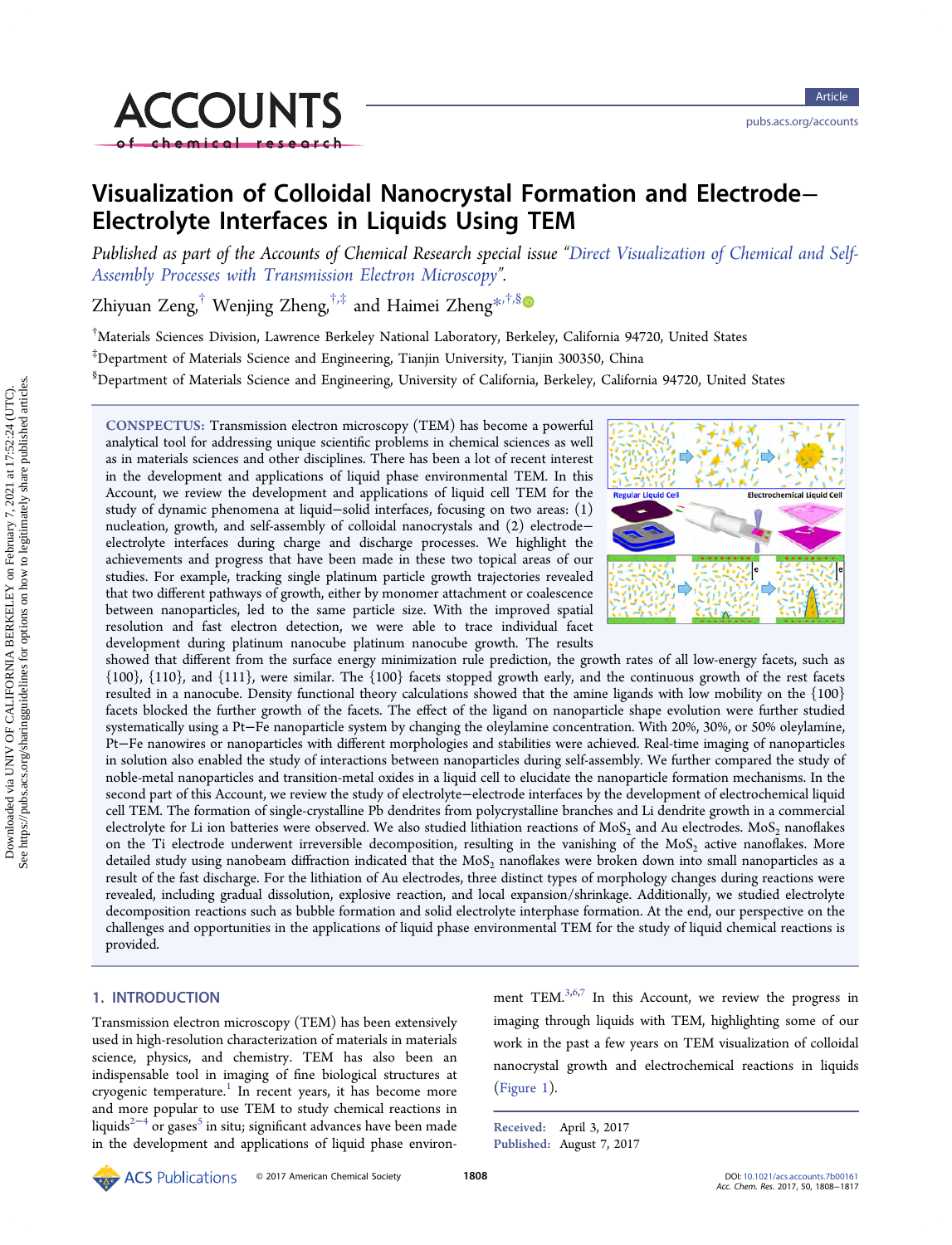<span id="page-1-0"></span>

Figure 1. Schematic overview of TEM visualization of colloidal nanocrystal growth and electrochemical liquid reactions.

The study of liquid-phase reactions and an understanding of solid−liquid interfaces are significant for various applications ranging from solution-based synthesis to energy conversion and fuel generation, catalysis, materials corrosion protection, and water separation. Atomic- or molecular-level imaging and spectroscopy of solid-liquid interfaces has attracted a lot of recent attention. Characterization of liquid samples using TEM is challenging because the samples are incompatible with the high-vacuum environment needed for electron microscopy. Hence, the development of liquid cells allowing for imaging through liquids with TEM has attracted lots of attention in recent years. With nanofabricated liquid cells using revolutionary thin  $\sin x$ , window cells and integrated electrodes, we have been able to address some scientific problems concerning solid-liquid interfaces with high spatial and temporal resolution that are previously inaccessible. Liquid phase environmental TEM has attracted broad interest. It has been applied to the study of nanoparticle growth and assembly in solution, electrochemical deposition, lithiation of electrode materials in batteries, tracing or manipulating nanoparticles, catalysis, imaging of biological materials in liquid water and so on.<sup>[1](#page-7-0),[8](#page-7-0)</sup>

## 2. NUCLEATION AND GROWTH OF COLLOIDAL **NANOCRYSTALS**

#### 2.1. Growth Pathways

An understanding of colloidal nanocrystal growth mechanisms is significant for the syntheses of nanocrystals with desired physical and chemical properties. Many growth models for achieving monodisperse nanocrystals are built upon nucleation followed by growth via monomer attachment.<sup>[12](#page-7-0)</sup> However, there have been numerous reports showing that monodisperse nanocrystals can be achieved by nanoparticle coalescence, where a bigger nanoparticle can be achieved by different nanoparticles being agglomerated together, $13-15$  $13-15$  $13-15$  or via oriented attachment<sup>[1](#page-7-0)</sup> that nanoparticles attached together with the aligned crystal orientation. Intuitively, growth via nanoparticle coalescence or agglomeration is uncontrollably fast resulting in polydispersity, thus particle coalescence should be avoided. The ability to observe single-nanoparticle growth trajectories provides the opportunity to elucidate nanocrystal growth mechanisms, and TEM liquid cells were the key development allowing imaging through liquids with nanometer or atomic resolution in real time while reactions proceed.

Zheng et al. $<sup>2</sup>$  $<sup>2</sup>$  $<sup>2</sup>$  developed ultrathin self-contained liquid cells</sup> and first applied them to study colloidal platinum nanocrystals by solution chemistry using TEM. As shown in Figure 2,



Figure 2. (A) Schematic showing the atomic growth of a nanoparticle. (B) Atomic growth of the (110) facet of a platinum nanoparticle. The red dots show the newly added Pt atoms. Reprinted with permission from ref [21.](#page-7-0) Copyright 2014 American Association for the Advancement of Science. (C) Schematic showing the self-assembly of nanoparticles. (D) Observed self-assembly of PbSe nanoparticles in a liquid cell. (E) Comparison of different growth trajectories of platinum nanoparticles. Enlarged (1.5 times) color images from an in situ movie showing simple growth by monomer addition (left column) or growth by coalescence between nanoparticles (right column) are presented. Distinct contrast changes are highlighted with arrows indicating recrystallization within the particle after coalescence. Reprinted with permission from ref [2](#page-7-0). Copyright 2009 American Association for the Advancement of Science.

observations revealed that monodisperse nanocrystals can be achieved by nanoparticles growing simultaneously via different pathways: atomic attachment and particle coalescence. Realtime imaging further indicated that particles formed by simple monomer attachment show a continuous increase in particle size with single-crystalline characteristics throughout the growth. The coalesced particle is polycrystalline at the beginning. It subsequently undergoes shape changes and finally forms a single-crystalline particle. During such a restructuring process, the growth by monomer attachment slows down. Thus, two different growth pathways lead to the same particle size (Figure 2E). Through the combination of these two routes, an initially broad size distribution can spontaneously narrow down into a nearly monodisperse distribution. There are important questions concerning nanoparticle growth by coalescence. For example, how do nanoparticles interact with each other? What are the forces between nanoparticles? The answers to these questions are important for nanoparticle synthesis as well as the self-assembly of nanoparticles into thin films or other three-dimensional structures. Previous studies showed that colloidal nanocrystals take different pathways of growth driven by their size- and morphology-dependent internal energy, and details have been reported in publications.[2](#page-7-0),[16](#page-7-0),[17](#page-7-0)

#### 2.2. Nanoparticle Shape Evolution

Liquid phase environmental TEM has been used to reveal the shape evolution of nanoparticles, where formation mechanisms of nanocubes, nanorods, plates, etc. can be resolved. A liquid cell with a small amount of liquid can be encapsulated inside a high-vacuum microscope for an extended period of time. It allows nanoparticles to nucleate and fully develop into different shapes. Nanocrystal nucleation and growth can be initiated by thermal heating<sup>[18](#page-7-0)</sup> or, more commonly, by electron beam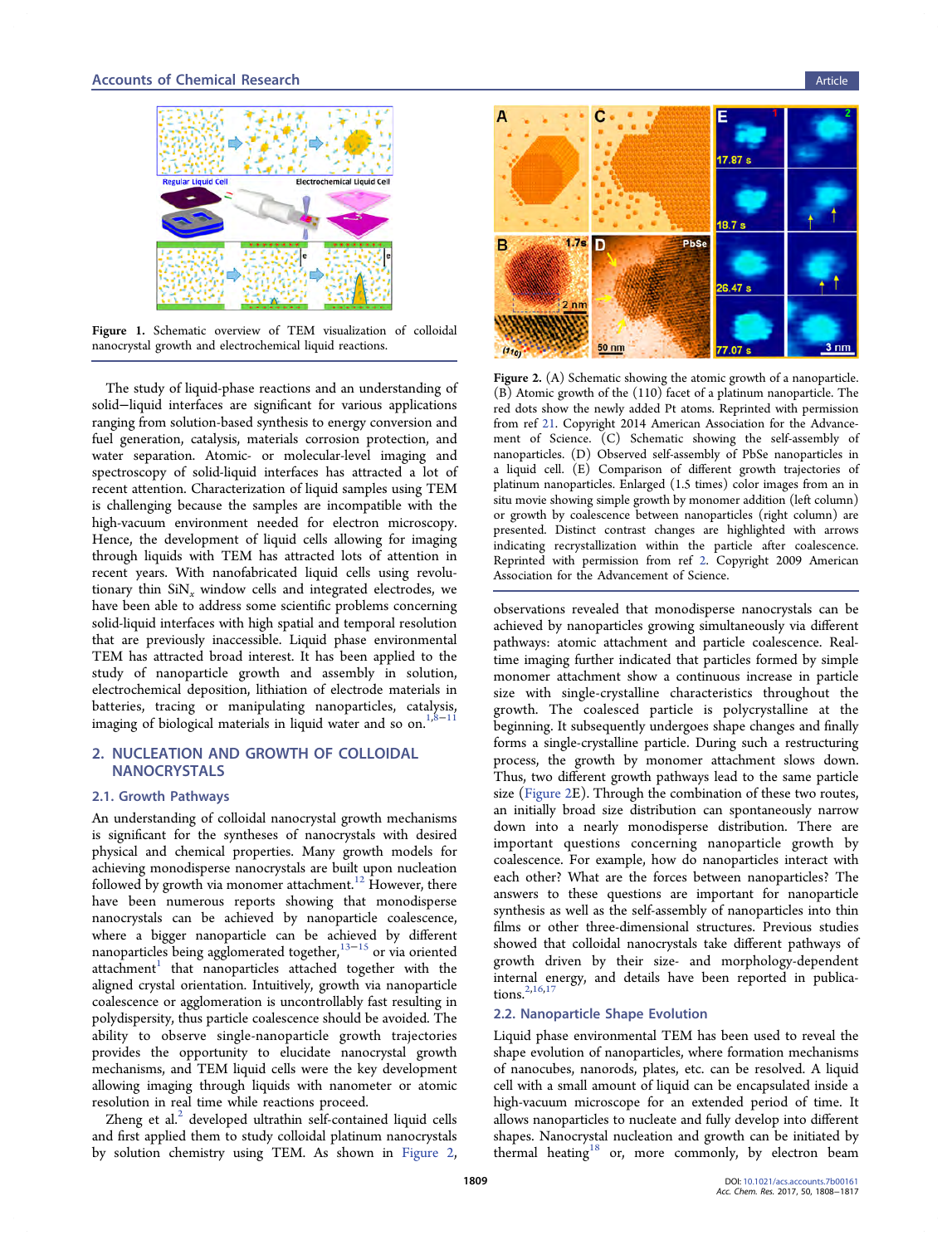<span id="page-2-0"></span>

Figure 3. (A) Schematic illustrating the growth of a nanocube in a liquid solution. (B) Sequential images showing the growth of a Pt nanocube. Reprinted with permission from ref [21](#page-7-0). Copyright 2014 American Association for the Advancement of Science. (C) Schematic showing nanowire formation by shape-directed nanoparticle attachment. (D) Sequential TEM images showing the growth of a Pt<sub>3</sub>Fe nanorod. Time is displayed as minutes:seconds. The initial time is arbitrary. Nanorods and the specific particles as building blocks for nanorod formation are highlighted in green. Reprinted with permission from ref [16.](#page-7-0) Copyright 2012 American Association for the Advancement of Science. (E) Schematic demonstrating stereohindrance effects during growth. (F) Sequential images indicating the growth of platinum−iron nanocrystals in a solvent with 50% oleylamine. Nanoparticles are highlighted in green. Reprinted from ref [25.](#page-7-0) Copyright 2013 American Chemical Society.



Figure 4. (A) Dynamics of nanoparticles aligned in one-dimensional chains. Chains formed at the beginning of assembly have a particle connectivity that is tracked over time to illustrate folding and clumping behavior. Reprinted from ref [17](#page-7-0). Copyright 2016 American Chemical Society. (B) Energy and stability of self-assembly. Colored circles indicate locations of nanoparticles overlaid on the original image. White arrows indicate dipole orientations. The colors correspond to the total energies of individual nanoparticles computed from the dipole and van der Waals interactions with nearby particles. Reprinted from ref [17.](#page-7-0) Copyright 2016 American Chemical Society. (C) Identification of a nanoparticle by image processing. (D) A schematic showing nanoparticles assembled around a liquid nanodroplet.

irradiation.<sup>[9](#page-7-0)</sup> Despite many unknown factors in electron-beamactivated reactions, nanocrystals similar to those in flask synthesis have been achieved in a liquid cell.<sup>[19](#page-7-0)−[21](#page-7-0)</sup>

The Zheng group reported in situ liquid cell TEM imaging of platinum nanocube growth with high spatial and temporal resolution (Figure  $3A,B$ ).<sup>[21](#page-7-0)</sup> Tracking of individual facet evolution showed that the growth rates of all low-index facets, e.g.,  $\{100\}$ ,  $\{110\}$ , and  $\{111\}$ , are similar until the  $\{100\}$  facets stop growing. The continuous growth of the rest facets leads to a nanocube. Calculations indicated that the arrest of {100} facet growth can be attributed to the lower ligand mobility on the {100} facets. At the end, only the {111} facets grow, filling the corners until the nanoparticle becomes a cube. This study provided critical insights into the role of ligands in controlling nanocrystal shape evolution. It was also concluded that at the nanoscale the stochastic nature dominates the nanocrystal growth, which is different from the Wulff construction prediction that the higher-energy facets grow faster and the

nanocrystal morphology is determined by the relative surface energies of the different crystalline facets.<sup>[12,22](#page-7-0)</sup>

Many recent studies have shown that nanoparticles can act as "artificial atoms" to serve as the basic building blocks for the synthesis of hierarchical nanostructures.<sup>[12](#page-7-0),[22](#page-7-0)</sup> As discussed in the previous section, small nanoparticles interact with each other to form a large single crystal through oriented attachment.<sup>[23,24](#page-7-0)</sup> Liao et al.<sup>[16](#page-7-0)</sup> reported the solution growth of  $Pt_3Fe$  nanorods, where a nanoparticle chain was achieved by shape-directed nanoparticle attachment, and the subsequent straightening of the chain with crystal orientation correction resulted in a singlecrystal nanorod. Tracking the nanoparticle growth trajectories assisted in differentiating the forces exerted by a single nanoparticle or a nanoparticle chain (Figure 3C,D).

A systematic study of ligand effects on nanoparticle formation was further carried out (Figure 3E,F).<sup>[25](#page-7-0)</sup> When the oleylamine concentration was changed from 30% to 20%, nanoparticles were still able to end-to-end attach together to form a nanowire. However, the nanowire subsequently broke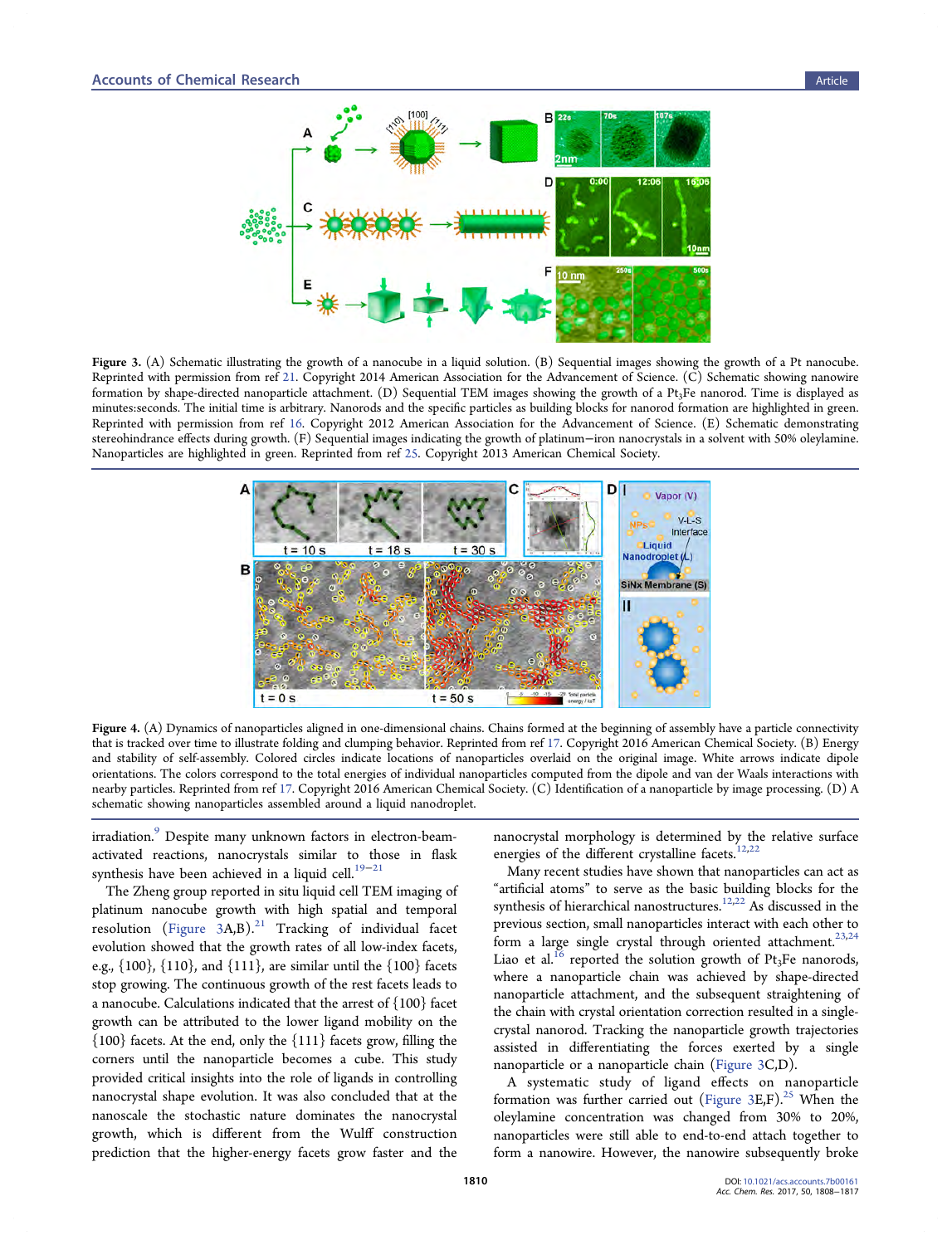down into pieces, and each piece shrank into a round particle. A large size distribution of the nanoparticles was observed. With a higher concentration of oleylamine, such as 50% or more, the individual nanoparticles were stablized in solution.

Interactions between nanoparticles can be complex, and a variety of forces may be involved, such as van der Waals forces, electric or magnetic dipolar forces, liquid surface tension in drying-mediated self-assembly, etc. $24,26,27$  $24,26,27$  $24,26,27$  Powers et al.<sup>[17](#page-7-0)</sup> observed and quantified the complex dynamics of Pt−Fe nanoparticle self-assembly directly. The long-range anisotropic electric dipolar forces and the close-range van der Waals interactions result in the formation of loosely packed clumps. $17$ The chains fold to form either locally packed clumps or a twodimensional film ([Figure 4A](#page-2-0)). The results prove that the longrange forces and particle interactions observed for PtFe<sub>3</sub> are inherent to the particle properties [\(Figure 4B](#page-2-0)). Nanoparticles can be assembled around a liquid droplet and ring-like deposits along the perimeter of liquid droplet can be found. The mechanism behind the formation of these and similar rings is known as the coffee ring effect ([Figure 4](#page-2-0)D).

### 2.3. Metal versus Oxide Nanoparticle Growth

Transition-metal oxides, such as spinel ferrites  $\text{MFe}_2\text{O}_4$  with  $M(II)$  corresponding to Fe<sup>2+</sup>,  $Mn^{2+}$ ,  $Ni^{2+}$ ,  $Zn^{2+}$ , or  $Cu^{2+}$ , have many applications ranging from biomedicine<sup>[28](#page-7-0)</sup> to catalysis<sup>[29](#page-7-0)</sup> and high-density magnetic storage.<sup>[30](#page-7-0)</sup> An understanding of their formation mechanisms and ultimately control of the synthesis have been of great interest. There have been many studies on in situ observation of noble-metal nanocrystal formation using liquid cell TEM to elucidate the electron-beam-induced growth mechanisms.<sup>[31,32](#page-7-0)</sup> However, there are a limited number of reports on the formation of metal oxide nanoparticles in a liquid cell.

Liang and co-workers reported the study of M−Fe oxide (M  $=$  Ni, Mn, Co, Zn) nanoparticles using liquid cell TEM.<sup>33,4</sup> growth solution of metal acetylacetonates dissolved in oleylamine, oleic acid, and benzyl ether was used. Nickel iron oxide or cobalt iron oxide nanocrystals with spinel structure were obtained under electron beam irradiation of the Ni−Fe or Co− Fe precursor solution (Figure 5A). The study also showed that with the solution containing Mn−Fe or Zn−Fe precursor, iron oxide nanoparticles were achieved with Mn or Zn remaining in the solution (Figure 5B). Ternary oxides (i.e., Ni−Fe oxide and Co−Fe oxide) were achieved when the two precursors have smaller difference in metal ion reduction potentials  $\Delta E_r$  and thermal decomposition temperature  $\Delta T_d$ , such as Ni–Fe and Co−Fe mixed precursor solution, whereas the single-metalcomponent oxide with lower decomposition temperature  $(T_d)$ and stronger reduction potential  $(E_r)$  (i.e., Fe oxide) was obtained, for example, from a Mn−Fe or Zn−Fe mixed precursor solution.<sup>[33](#page-7-0)</sup> These results shed light on synthetic strategies for incorporating multiple components in the oxide nanostructures.

In another study using an Fe−Pt precursor solution, Liang et al.[34](#page-7-0) obtained transition-metal oxide core−shell nanostructures (Figure 5C−E). Detailed characterization using energydispersive X-ray spectroscopy (EDS) elemental mapping, electron energy loss spectroscopy (EELS), and high-resolution structure analysis confirmed the  $Fe<sub>3</sub>Pt-Fe<sub>2</sub>O<sub>3</sub>$  core−shell structure. A formation mechanism for  $Fe<sub>3</sub>Pt-Fe<sub>2</sub>O<sub>3</sub>$  core− shell nanoparticles was proposed as shown in Figure 5E. Briefly, Pt ions are reduced to Pt metal under the electron beam as a result of the higher redox potential as well as the lower



Figure 5. (A) Illustration of spinel ferrite M−Fe oxide growth in liquid cell TEM. (B) Illustration of Fe oxide growth in a liquid cell. (C) Sequential images captured during growth of Fe<sub>3</sub>Pt-Fe<sub>2</sub>O<sub>3</sub> core-shell nanostructures. (D) EDS mapping of one core−shell nanoparticle. Blue represents Pt, and orange represents Fe. (E) Schematic summarizing the formation pathway of the Fe<sub>3</sub>Pt–Fe<sub>2</sub>O<sub>3</sub> core–shell heterostructure. Reprinted from (A, B) ref [33](#page-7-0) and (C−E) ref [34.](#page-7-0) Copyright 2015 American Chemical Society.

decomposition temperature of  $Pt( \text{acac})_2$  compared with Fe(acac)<sub>3</sub>.<sup>[35](#page-7-0)</sup> Once Pt<sup>0</sup> is formed, oleylamine ligands (R–  $NH<sub>2</sub>$ ) prefer to bind with Pt (stage I).<sup>[36](#page-8-0)</sup> Thus, Fe<sup>3+</sup> ions can be reduced to form Fe<sub>3</sub>Pt, where Pt catalyzes the electron transfer between oleylamine and Fe ions.<sup>[35](#page-7-0)</sup> When Pt is depleted in the precursor solution, the nanoparticle core size is fixed, and the Fe ions adsorbed on the nanoparticle surface develop into iron oxide without further reduction. Most of the nanoparticles show a polycrystalline shell, likely due to the large lattice mismatch between Fe<sub>3</sub>Pt and  $\alpha$ -Fe<sub>2</sub>O<sub>3</sub>.<sup>[34](#page-7-0)</sup>

It is noted that besides nanoparticle growth, etching of nanoparticles has also been observed in liquid cells<sup>[37,38](#page-8-0)</sup> Schneider et al.<sup>[38](#page-8-0)</sup> and others<sup>[39](#page-8-0)-[41](#page-8-0)</sup> showed that the electron beam plays an important role in crystallization as well as etching. Thus, quantitative studies of the effects of the electron beam are necessary to elucidate the growth mechanisms observed in a liquid cell under TEM.

### 3. CRYSTALLIZATION AND REACTIONS UNDER ELECTROCHEMICAL BIAS

### 3.1. Dendritic Growth

Dendritic growth has attracted a large amount of research interest in recent years. $42-46$  $42-46$  $42-46$  It is ubiquitous in materials solidification and crystallization and arises from instabilities when the growth rate is limited by the diffusion of ions from solution to the deposits. Dendrite formation can induce device failure-for example, a dendrite may connect two electrodes of a battery cell. Real-time observation of the electrochemical growth with high spatial resolution provides the opportunity to elucidate the dendrite growth mechanisms and insights on new strategies to reduce battery failure.<sup>[7,8](#page-7-0)[,47](#page-8-0),[48](#page-8-0)</sup>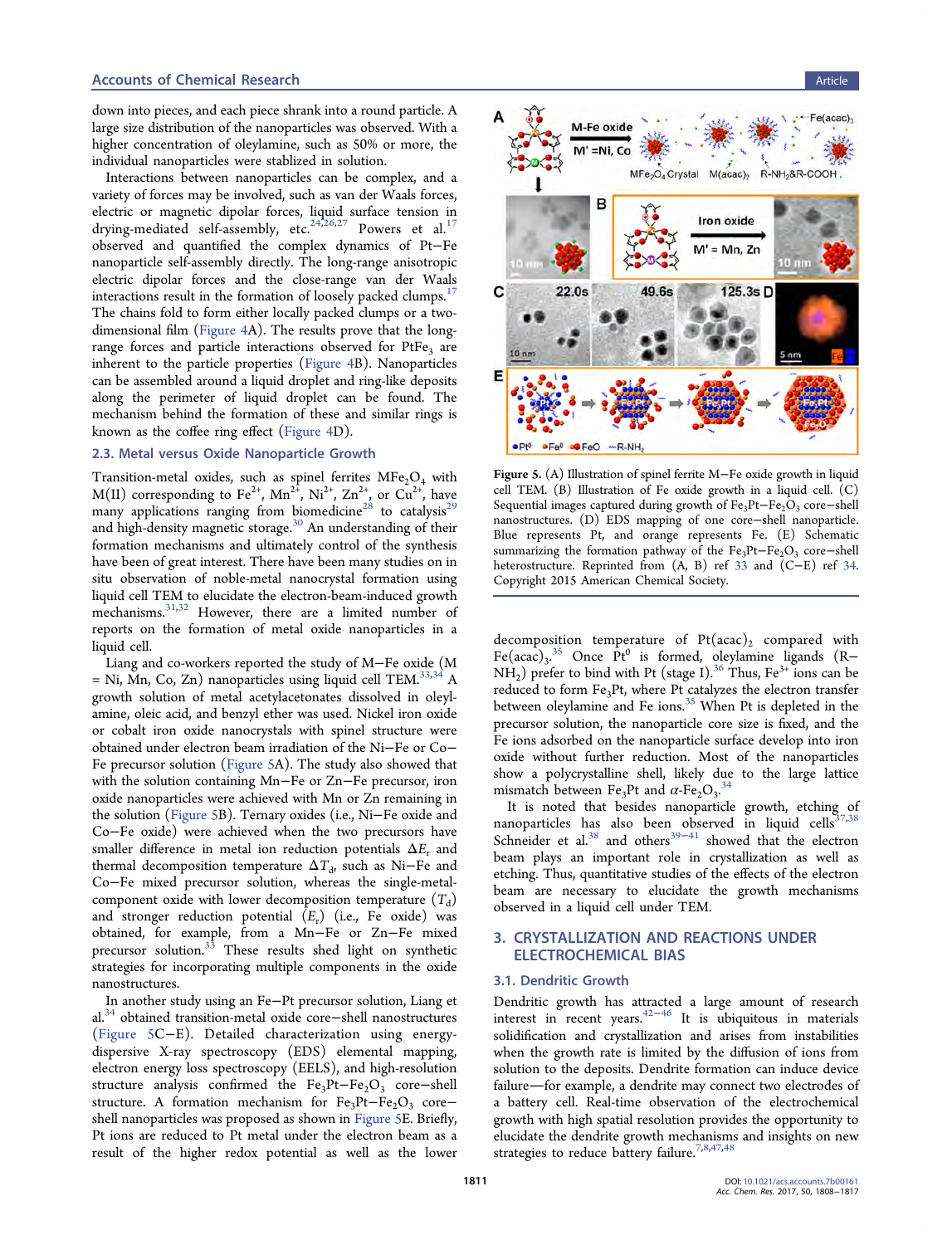<span id="page-4-0"></span>Sun et al.<sup>[49](#page-8-0)</sup> reported in situ TEM imaging of the deposition and dissolution of lead dendrites on the electrodes during discharge−charge processes. Unique crystallization pathways were revealed. As shown in Figure 6A,B, Pb ions were first



Figure 6. (A) Time series of TEM images and (B) a schematic showing the electrochemical growth of lead dendrites. Reprinted with permission from ref [49](#page-8-0). Copyright 2013, rights managed by Nature Publishing Group. (C) Time evolution of the growth and dissolution of a lithium dendrite. Adapted from ref [48.](#page-8-0) Copyright 2014 American Chemical Society.

reduced to form small grains on the electrode. Subsequently, those grains aggregated to form a large cluster with polycrystalline features. Eventually, a single-crystalline structure was achieved through interactions between nanograins and recrystallization.

Using a commercial electrolyte for lithium ion batteries, we have also observed lithium dendrite growth in situ. As shown in Figure 6C, the lithium dendrite nucleates between two bubbles and grows rapidly on the Au alloy layer (highlighted by blue arrows). The lithium dendrite preserves its shape for a short time; when the voltage is swept back, localized Li stripping occurs, and thus, the dendrite eventually dissolves.

There have been other reports on in situ observation of electrodeposition related to dendrite formation. For example, Radisic et al. $47$  reported imaging of electrochemical deposition of polycrystalline Au using an electrochemical liquid cell. Chen et al.<sup>[50](#page-8-0)</sup> achieved deposition of nickel nanograins with a homemade TEM cell. White et al. $51$  captured electrodeposition and stripping of lead on polycrystalline gold electrodes.

## 3.2. Electrode Reactions: MoS<sub>2</sub> Dissolution and Au Lithiation Reactions

We recently observed lithiation/delithiation of  $MoS<sub>2</sub>$  nano-sheets in a LiPF<sub>6</sub>/EC/DEC commercial electrolyte.<sup>[52](#page-8-0)</sup> There have been a series of related studies on lithiation- and delithiation-induced structural transformations using in situ TEM.[52](#page-8-0)−[55](#page-8-0) For instance, lithiation and delithiation of Si nanowire electrodes during electrochemical testing<sup>53</sup> showed that the first lithiation of Si nanoparticles leads to anisotropic volume expansion favoring the ⟨110⟩ directions followed by isotropic expansion.<sup>[56](#page-8-0)</sup> There have also been studies on atomic imaging of lithium insertion and extraction dynamics in partially delithiated LiFePO $^{57}_{4}$  $^{57}_{4}$  $^{57}_{4}$  and the random solid-solution zone in LiFePO<sub>4</sub> electrodes<sup>[58](#page-8-0)</sup> and the breakdown of a range of inorganic/salt complexes in Li-ion batteries.<sup>[55](#page-8-0)</sup>

Our observation of lithiation/delithiation of  $MoS<sub>2</sub>$  nanosheets showed that  $MoS<sub>2</sub>$  on the Ti electrode underwent irreversible decomposition resulting in fast dissolution and vanishing of  $MoS<sub>2</sub>$  nanoflakes (Figure 7A), which is consistent with other literature reporting on electrode material dissolution and the lithium polysulfide shuttling effects in a real battery cell.<sup>[59](#page-8-0)</sup> Repeated experiments also indicate lithiation-induced structural expansion and deformation of MoS<sub>2</sub> nanosheets. In addition, fast discharge induces "explosion" of some  $MoS<sub>2</sub>$ nanosheets into 5−10 nm  $MoS<sub>2</sub>$  nanoparticles.<sup>[4](#page-7-0),[52](#page-8-0)</sup>

It has been a serious issue that mechanical stress can be generated during lithiation and delithiation processes, which induces pulverization with rapid capacity fading. Although



Figure 7. (A) Time series of TEM images showing the morphological evolution of MoS<sub>2</sub> nanosheets on the Ti electrode with LiPF<sub>6</sub>/EC/DEC electrolyte in a liquid cell. (B) I. Schematic showing nanobeam diffraction characterization of the SEI layer or residual MoS<sub>2</sub> products after the reaction. II. Long camera length (770 mm) STEM image with nanobeam diffraction series acquired in the area marked with the red dashed box. (C) Evolution of a Au electrode when electrochemically reacted with lithium electrolyte. Expansion and cracking are observed. (D) Time series of TEM images showing the fragmentation of a Au electrode during Li−Au reaction. During this explosive reaction, a large number of nanoparticles splashed from the Au electrode to the surrounding area of the electrode. (E) Time evolution of the dissolution of a Au electrode in LiPF<sub>6</sub>/EC/DEC electrolyte. (A, B) Adapted from ref [52](#page-8-0). Copyright 2015 American Chemical Society. (C−E) Adapted with permission from ref [64](#page-8-0). Copyright 2014 Royal Society of Chemistry.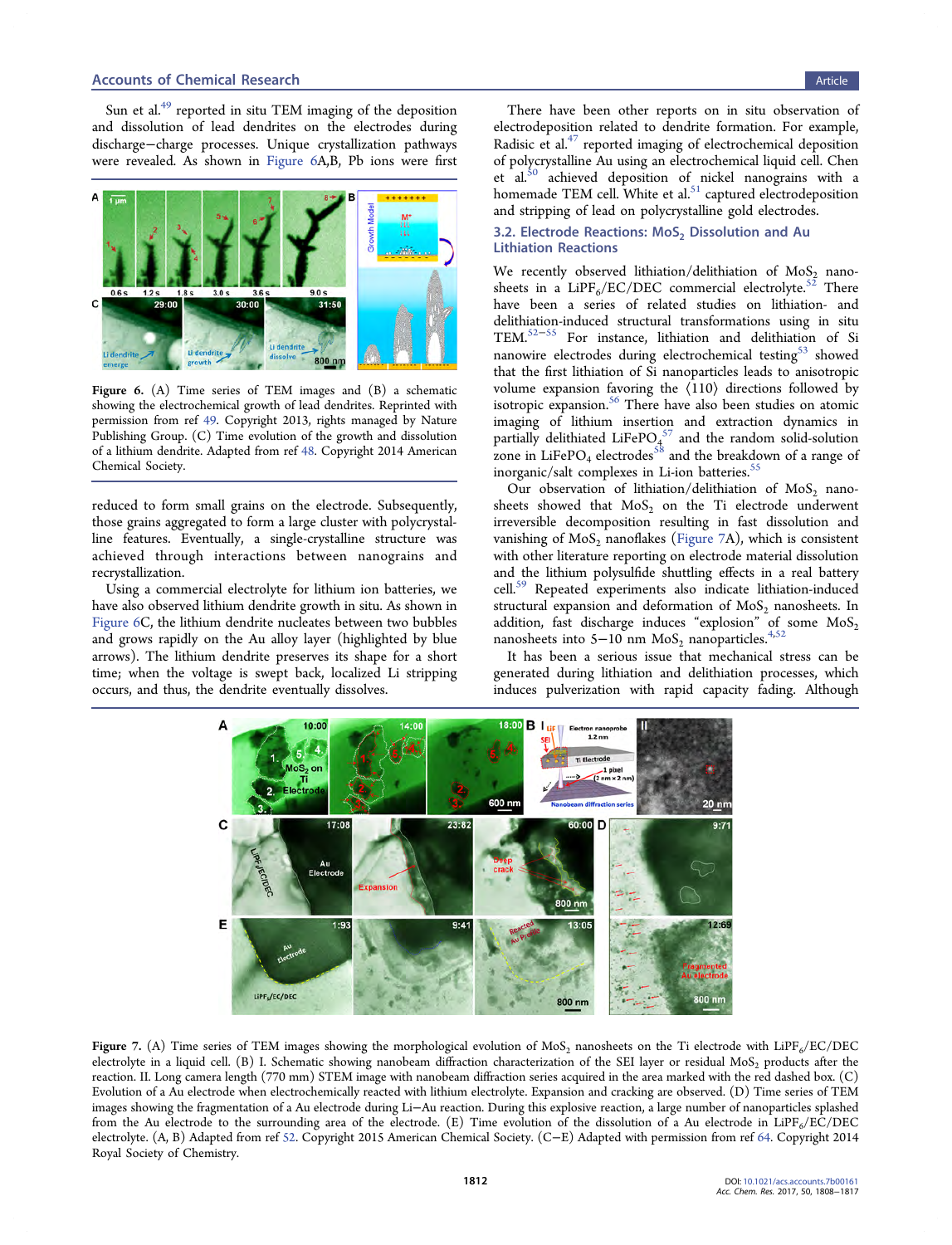

Figure 8. (A) I. Time series of TEM images showing the growth of a gas bubble emerging between the gold electrode and the SEI film. II. HAADF image of the SEI layer on a Ti electrode. The highlighted red dashed box indicates the nanobeam diffraction acquisition area. III. Reconstructed bright-field image obtained from the diffraction series. IV. Reconstructed virtual diffraction patterns selected from the region marked "IV" in panel III. V. Virtual dark-field image reconstructed using the selected single diffraction spot in panel IV. Adapted from (I) ref [48](#page-8-0) and (II−V) ref [52.](#page-8-0) Copyright 2014 and 2015, respectively, American Chemical Society. (B) Gas bubble formation during lithiation of a Au electrode. Adapted from ref [48.](#page-8-0) Copyright 2014 American Chemical Society.

different Au−Li alloy phases have been identified through both ex situ and in situ studies,<sup>[60](#page-8-0)–[63](#page-8-0)</sup> the Au–Li reaction has never been observed directly. We studied the lithiation of a Au electrode in an electrochemical liquid cell using a commercial liquid electrolyte for lithium ion batteries.<sup>[64](#page-8-0)</sup> Three distinct types of morphology changes were observed during the reaction, including gradual dissolution, explosive reaction, and local expansion/shrinkage. The local expansion/shrinkage of the Au electrode during lithiation induces cracks and is likely due to inhomogeneous lithiation reactions [\(Figure 7](#page-4-0)C). The explosive Li−Au reaction was attributed to adsorption and accumulation of the gaseous products on the electrode surface, which trigger the explosion of the Au electrode at a later stage [\(Figure 7](#page-4-0)D). As to the gradual dissolution, the Au electrode could react intensively with the electrolyte, resulting in stripping and dissolution of Au from the outer layer into the inner layer of the electrode ([Figure 7](#page-4-0)E).

## 3.3. Electrolyte Decomposition: Solid Electrolyte Interphase and Bubble Formation

In general, the electrolyte solutions for Li batteries are composed of redox couples with the solvent as a reductant and the salt as an oxidant. The majority of species that are oxidized are solvent molecules, not the salt anions<sup>[65,66](#page-8-0)</sup> The breakdown of a range of inorganic/salt complexes and reactions between complexes lead to the formation of a solid−electrolyte interphase  $(SEI)$ .<sup>[67](#page-8-0),[68](#page-8-0)</sup> The SEI layer protects the electrolytic solution and other battery components from undesirable reduction or oxidation. However, gas production during SEI formation on the active electrode can introduce defects and strain in the SEI film, thus leading to peeling of the SEI from the electrode.<sup>[48,52](#page-8-0)</sup> There have been limited in situ studies on the direct observation and characterization of SEIs, largely because the SEI is air-sensitive and analyzing it in a battery cell is difficult. Zeng and co-workers achieved real-time observation of SEI formation using electrochemical liquid cell TEM.<sup>[48](#page-8-0),[64](#page-8-0)</sup>

As shown in Figure 8A, the SEI film grows on the electrode as a result of the reduction of electrolyte corresponding to the electric sweeping (4 to 0 V). At the beginning, a thin SEI layer was observed on the Au electrode. Subsequently, a gap between the SEI film and the electrode was observed, and the emerged

void between the SEI layer and active electrode promptly expanded, likely as a result of the released gas accompanied by the reactions of active electrode materials.

Further characterization of SEI confirmed the presence of C, O, and F elements. And, there were LiF nanocrystals (4−5 nm) distributed within the whole amorphous matrix layer. $52$  Since it is hard to detect amorphous or small crystalline components, the presence of other inorganic components (e.g.,  $Li<sub>2</sub>CO<sub>3</sub>$ ,  $Li<sub>2</sub>O$ ) within the SEI cannot be excluded. It should be noted that gaseous products have been observed in many other electrochemical experiments. For example, bubbles can form from electrolyte decomposition induced PF5 (Figure 8B). By replacement of Au with a Ti electrode, bubble formation can be significantly reduced, suggesting that Au may catalyze the bubble generation.<sup>[64](#page-8-0)</sup>

# 4. ELECTRON BEAM EFFECTS

The electron beam effects on solid samples have been studied both theoretically and experimentally.<sup>[69](#page-8-0)</sup> However, the effects of the electron beam during imaging of liquid samples can be different from those on solids, depending on the specific system and the role of various factors. Since several phenomena may occur simultaneously, such as solvated electrons, bond cleavage, and local heating, the radiation damage mechanisms is complicated. $7$  When liquid cell TEM is used to study nanoparticle growth, the electron beam is often an energy source to trigger the reaction. The high-energy electron beam can induce decomposition of the liquid or precursor. Nanoparticle growth under the electron beam occurs above a certain dose threshold. However, with a sufficiently high dose, gaseous products, such as bubbles, can be generated in a solution, various radicals, including secondary electrons, can be generated and these species can further participate in the reactions.[70](#page-8-0) To minimize the electron beam damage, one can consider reducing the accelerating voltage or lowering the electron dose. As all electron beam effects are dose-dependent, low-dose imaging can be an effective way to reduce electron beam damage in all systems. For electrochemical deposition using liquid cell TEM, beam effects are minimized at the reduced electron dose.<sup>[47,71](#page-8-0),[72](#page-8-0)</sup> The observed dendritic growth or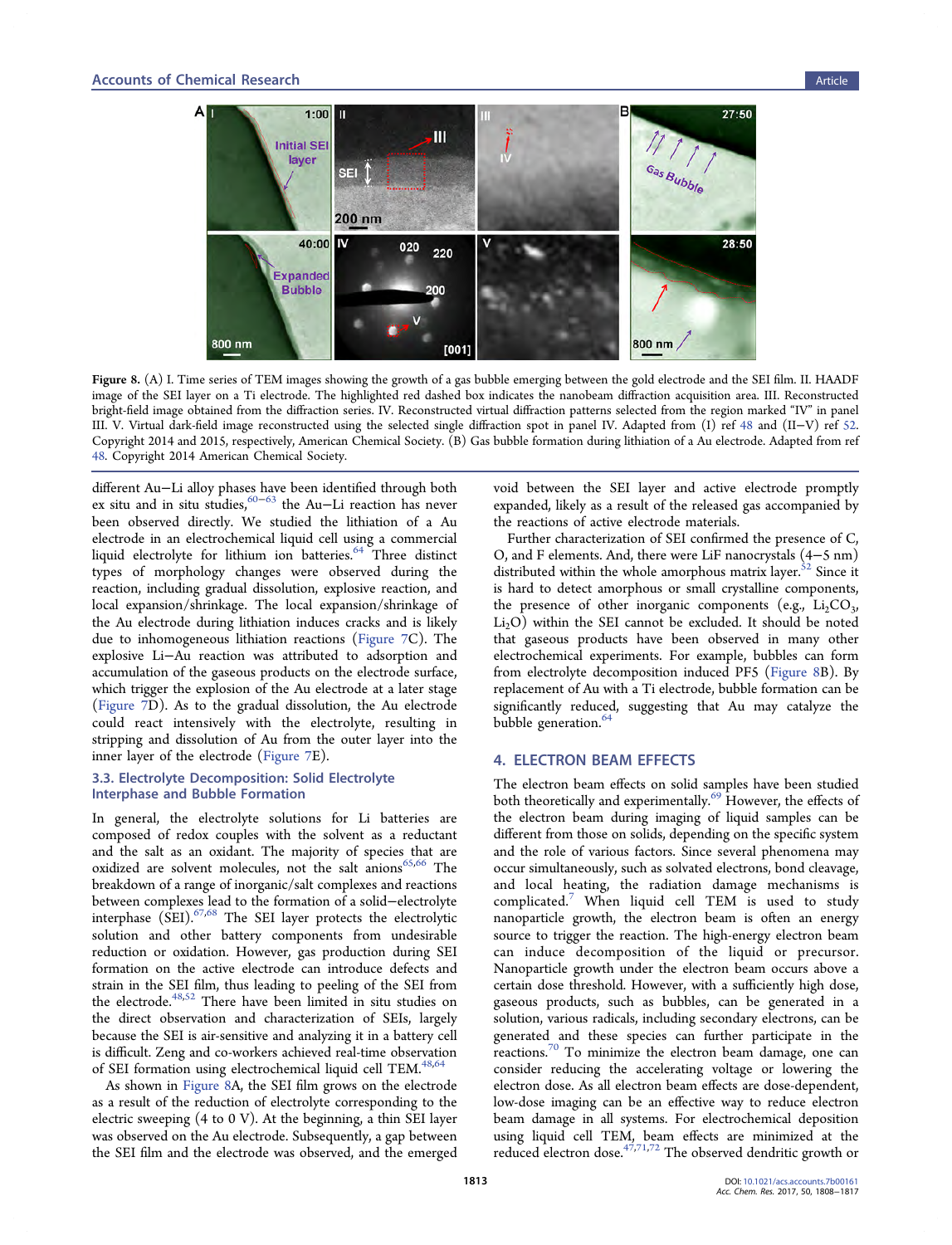<span id="page-6-0"></span>

Figure 9. A powerful liquid cell TEM platform built upon liquid cell development, advanced imaging, fast electron detection, computational design, and data analysis (fluidic liquid cell drawing courtesy of Dr. Emory Chan; advanced imaging picture courtesy of Dr. Peter Ercius). The bottom right panel is reprinted with permission from ref [21.](#page-7-0) Copyright 2014 American Association for the Advancement of Science.

electrolyte decomposition were achieved only when an electric bias was applied in the electrochemical cell. $48,49,52$  $48,49,52$  $48,49,52$ 

# 5. FUTURE PERSPECTIVES

The ability to image through liquids with TEM has opened tremendous opportunities to study liquid-phase reactions and to reveal dynamic phenomena at solid−liquid interfaces in situ with high spatial and temporal resolution. In addition to visualization of colloidal nanocrystal growth and assembly and liquid-phase electrochemical reactions as discussed in this Account, there are many other applications of liquid environmental cell electron microscopy, such as imaging of soft or biological materials in liquid water, materials corrosion, and catalysis. Future advances in atomic-resolution liquid cell TEM would enable a significant leap in the study of dynamic processes of materials with high spatial and temporal resolution.

For the study of liquid-phase reactions or dynamic phenomena of materials at liquid−solid interfaces, we may also fully take advantage of aberration-corrected electron microscopes, advanced detectors, and other instrumentation development. As we know that TEM has advanced significantly with aberration-corrected optics, imaging with 0.5 Å spatial resolution<sup>[73](#page-8-0)</sup> and EELS with 1 or 2 meV energy resolution<sup>[74](#page-9-0)</sup> have been achieved. With the combination of advancement in EDS development, TEM is becoming more and more powerful in characterization of atomic structure, bonding, and chemical and structural properties of materials. In addition, with the development of advanced detectors, $21$  high-speed data acquisition with 2.5 ms temporal resolution $21$  has also been obtained. Other factors, such as optimization of the sample thickness, limiting electron beam damage, control of the sample environment, especially the liquid reaction or mixing, and quantitative measurements of reaction products, are also critical for revealing dynamic phenomena at liquid−solid interfaces with high resolution.

A new liquid cell platform (Figure 9) beyond the limits of current imaging capabilities is needed to achieve fast, atomic resolution TEM imaging through liquids. Such a platform will be built upon new liquid cell development, advanced imaging, fast electron detection, computational design, and data analysis. It will enable the controlled reactions in a liquid cell, advanced image acquisition with atomic resolution and at a fast speed, integrated analytical capabilities, comprehensive data processing and interpretation, thus the study of chemical reactions in solution will be revolutionized.

These efforts promote TEM as an analytical tool for chemical sciences in addition to materials science, physics and biology.

#### ■ AUTHOR INFORMATION

Corresponding Author

\*E-mail: [hmzheng@lbl.gov.](mailto:hmzheng@lbl.gov) ORCID<sup>®</sup>

Haimei Zheng: [0000-0003-3813-4170](http://orcid.org/0000-0003-3813-4170) **Notes** 

The authors declare no competing financial interest.

# **Biographies**

Zhiyuan Zeng obtained his B.E. in Materials Physics from Central South University, China (2006) and his M.E. from the Department of Materials Science and Engineering of Zhejiang University, China (2008). He completed his Ph.D. in the School of Materials Science and Engineering of Nanyang Technological University, Singapore (2013). In February 2013, he started a Physicist Postdoctoral Fellowship in the Materials Sciences Division at Lawrence Berkeley National Laboratory under Dr. Haimei Zheng. His current research focuses on in situ multimodal characterization of Li/Na batteries and applications of two-dimensional nanosheets.

Wenjing Zheng obtained her B.S. in Chemical Engineering and Technology from Taizhou University, China (2010) and her M.S. in Material Engineering from Shijiazhuang Tiedao University, China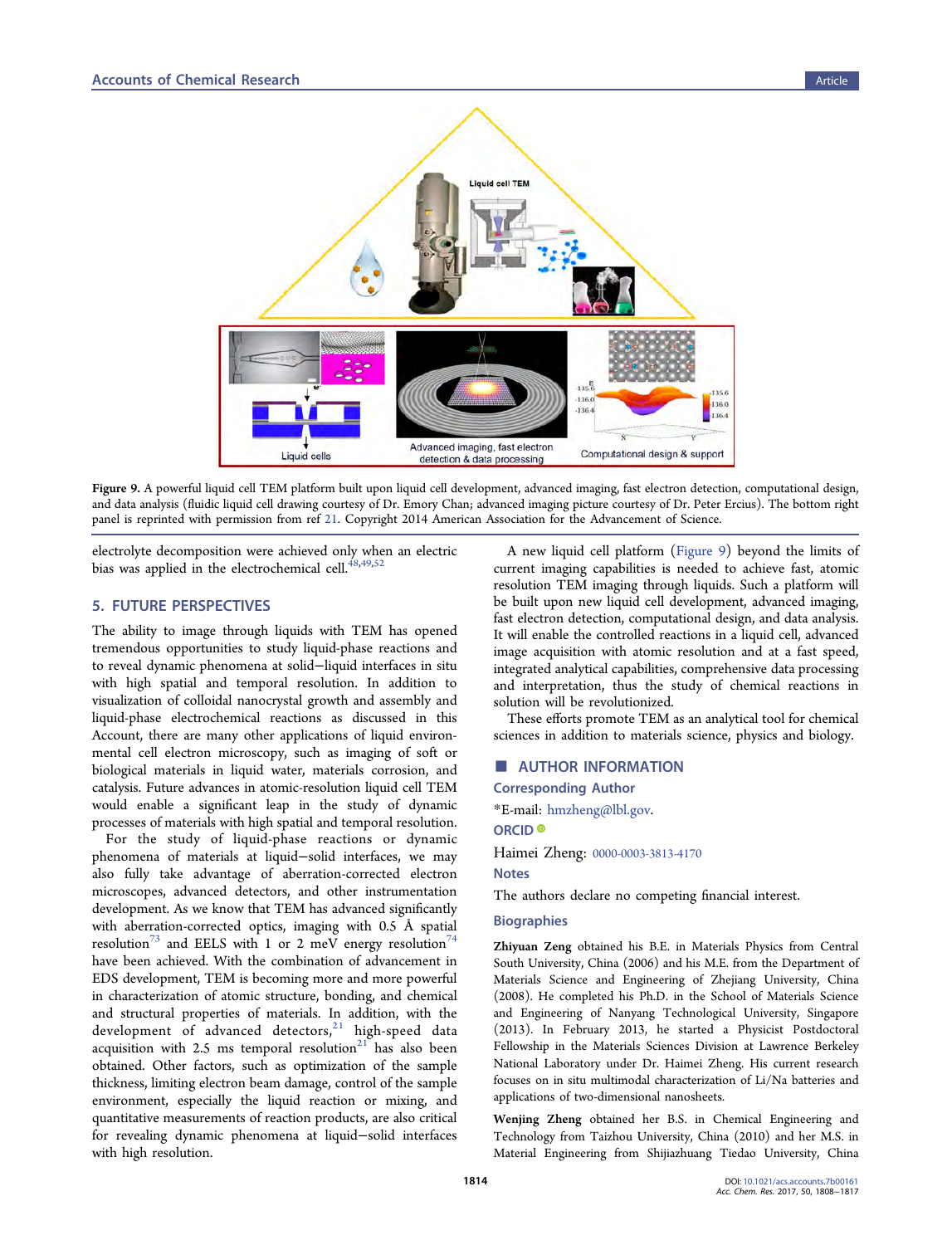<span id="page-7-0"></span>(2014). She is currently a Ph.D. candidate at Tianjin University and a visiting student at Lawrence Berkeley National Laboratory. She is interested in nanoscale materials design, mechanisms, and catalysts.

Haimei Zheng earned her Ph.D. with Prof. Ramamoorthy Ramesh and Prof. Lourdes Salamanca-Riba at the University of Maryland, College Park (2004). She was a postdoc with Prof. Paul Alivisatos at the Department of Chemistry of the University of California, Berkeley, and jointly at the National Center for Electron Microscopy at Lawrence Berkeley National Laboratory. Currently she is a senior staff scientist in the Materials Sciences Division at Lawrence Berkeley National Laboratory and an adjunct professor in the Department of Materials Science and Engineering at the University of California, Berkeley. The primary research in her group is on physical and chemical processes of materials with a focus on liquid−solid interfaces, including nucleation, growth, and self-assembly of nanoparticles and electrolyte−electrode interfaces during electrochemical processes.

### ■ ACKNOWLEDGMENTS

We acknowledge the support from the U.S. Department of Energy, Office of Science, Office of Basic Energy Sciences, Materials Sciences and Engineering Division, under Contract DE-AC02-05-CH11231 within the KC22ZH Program.

#### ■ REFERENCES

(1) Mirsaidov, U. M.; Zheng, H. M.; Casana, Y.; Matsudaira, P. Imaging protein structure in water at 2.7 nm resolution by transmission electron microscopy. Biophys. J. 2012, 102, L15−L17.

(2) Zheng, H.; Smith, R. K.; Jun, Y.-w.; Kisielowski, C.; Dahmen, U.; Alivisatos, A. P. Observation of single colloidal platinum nanocrystal growth trajectories. Science 2009, 324, 1309−1312.

(3) Ross, F. M. Opportunities and challenges in liquid cell electron microscopy. Science 2015, 350, aaa9886.

(4) Liao, H. G.; Zheng, H. M. Liquid cell transmission electron microscopy. Annu. Rev. Phys. Chem. 2016, 67, 719−747.

(5) Yoshida, H.; Kuwauchi, Y.; Jinschek, J. R.; Sun, K. J.; Tanaka, S.; Kohyama, M.; Shimada, S.; Haruta, M.; Takeda, S. Visualizing gas molecules interacting with supported nanoparticulate catalysts at reaction conditions. Science 2012, 335, 317−319.

(6) Zheng, H. M.; Meng, Y. S.; Zhu, Y. M. Frontiers of in situ electron microscopy. MRS Bull. 2015, 40, 12−18.

(7) de Jonge, N.; Ross, F. M. Electron microscopy of specimens in liquid. Nat. Nanotechnol. 2011, 6, 695−704.

(8) Williamson, M. J.; Tromp, R. M.; Vereecken, P. M.; Hull, R.; Ross, F. M. Dynamic microscopy of nanoscale cluster growth at the solid-liquid interface. Nat. Mater. 2003, 2, 532−536.

(9) Gai, P. L. Developments in in situ environmental cell highresolution electron microscopy and applications to catalysis. Top. Catal. 2002, 21, 161−173.

(10) Liu, K.-L.; Wu, C.-C.; Huang, Y.-J.; Peng, H.-L.; Chang, H.-Y.; Chang, P.; Hsu, L.; Yew, T.-R. Novel microchip for in situ TEM imaging of living organisms and bio-reactions in aqueous conditions. Lab Chip 2008, 8, 1915−1921.

(11) Jonge, N. d.; Peckys, D. B.; Kremers, G. J.; Piston, D. W. Electron microscopy of whole cells in liquid with nanometer resolution. Proc. Natl. Acad. Sci. U. S. A. 2009, 106, 2159−2164.

(12) Yin, Y.; Alivisatos, A. P. Colloidal nanocrystal synthesis and the organic-inorganic interface. Nature 2005, 437, 664−670.

(13) Banfield, J. F.; Welch, S. A.; Zhang, H.; Ebert, T. T.; Penn, R. L. Aggregation-based crystal growth and microstructure development in natural iron oxyhydroxide biomineralization products. Science 2000, 289, 751−754.

(14) Pacholski, C.; Kornowski, A.; Weller, H. Self-assembly of ZnO: from nanodots to nanorods. Angew. Chem., Int. Ed. 2002, 41, 1188-1191.

(15) Watzky, M. A.; Finney, E. E.; Finke, R. G. Transition-metal nanocluster size vs formation time and the catalytically effective

nucleus number: a mechanism-based treatment. J. Am. Chem. Soc. 2008, 130, 11959−11969.

(16) Liao, H.-G.; Cui, L.; Whitelam, S.; Zheng, H. Real-time imaging of Pt3Fe nanorod growth in solution. Science 2012, 336, 1011−1014.

(17) Powers, A. S.; Liao, H.-G.; Raja, S. N.; Bronstein, N. D.; Alivisatos, A. P.; Zheng, H. Tracking nanoparticle diffusion and interaction during self-assembly in a liquid cell. Nano Lett. 2017, 17, 15−20.

(18) Xin, H. L. L.; Zheng, H. M. In situ observation of oscillatory growth of bismuth nanoparticles. Nano Lett. 2012, 12, 1470−1474.

(19) Yuk, J. M.; Park, J.; Ercius, P.; Kim, K.; Hellebusch, D. J.; Crommie, M. F.; Lee, J. Y.; Zettl, A.; Alivisatos, A. P. High-resolution EM of colloidal nanocrystal growth using graphene liquid cells. Science 2012, 336, 61−64.

(20) Borodko, Y.; Ercius, P.; Zherebetskyy, D.; Wang, Y.; Sun, Y.; Somorjai, G. From single atoms to nanocrystals: photoreduction of  $[PtCl_6]^2$ <sup>-</sup> in aqueous and tetrahydrofuran solutions of PVP. J. Phys. Chem. C 2013, 117, 26667−26674.

(21) Liao, H.-G.; Zherebetskyy, D.; Xin, H.; Czarnik, C.; Ercius, P.; Elmlund, H.; Pan, M.; Wang, L.-W.; Zheng, H. Facet development during platinum nanocube growth. Science 2014, 345, 916−919.

(22) Manna, L.; Scher, E. C.; Alivisatos, A. P. Synthesis of soluble and processable rod-, arrow-, teardrop-, and tetrapod-shaped CdSe nanocrystals. J. Am. Chem. Soc. 2000, 122, 12700−12706.

(23) Schliehe, C.; Juarez, B. H.; Pelletier, M.; Jander, S.; Greshnykh, D.; Nagel, M.; Meyer, A.; Foerster, S.; Kornowski, A.; Klinke, C.; Weller, H. Ultrathin PbS sheets by two-dimensional oriented attachment. Science 2010, 329, 550−553.

(24) Cho, K.-S.; Talapin, D. V.; Gaschler, W.; Murray, C. B. Designing PbSe nanowires and nanorings through oriented attachment of nanoparticles. J. Am. Chem. Soc. 2005, 127, 7140−7147.

(25) Liao, H.-G.; Zheng, H. Liquid cell transmission electron microscopy study of platinum iron nanocrystal growth and shape evolution. J. Am. Chem. Soc. 2013, 135, 5038−5043.

(26) Min, Y.; Akbulut, M.; Kristiansen, K.; Golan, Y.; Israelachvili, J. The role of interparticle and external forces in nanoparticle assembly. Nat. Mater. 2008, 7, 527−538.

(27) Yusuf, H.; Kim, W.-G.; Lee, D. H.; Guo, Y.; Moffitt, M. G. Size control of mesoscale aqueous assemblies of quantum dots and block copolymers. Langmuir 2007, 23, 868−878.

(28) Kumar, C. S. S. R.; Mohammad, F. Magnetic nanomaterials for hyperthermia-based therapy and controlled drug delivery. Adv. Drug Delivery Rev. 2011, 63, 789−808.

(29) Polshettiwar, V.; Luque, R.; Fihri, A.; Zhu, H.; Bouhrara, M.; Basset, J.-M. Magnetically recoverable nanocatalysts. Chem. Rev. 2011, 111, 3036−3075.

(30) Frey, N. A.; Peng, S.; Cheng, K.; Sun, S. Magnetic nanoparticles: synthesis, functionalization, and applications in bioimaging and magnetic energy storage. Chem. Soc. Rev. 2009, 38, 2532−2542.

(31) Woehl, T. J.; Jungjohann, K. L.; Evans, J. E.; Arslan, I.; Ristenpart, W. D.; Browning, N. D. Experimental procedures to mitigate electron beam induced artifacts during in situ fluid imaging of nanomaterials. Ultramicroscopy 2013, 127, 53−63.

(32) Woehl, T. J.; Evans, J. E.; Arslan, I.; Ristenpart, W. D.; Browning, N. D. Direct in situ determination of the mechanisms controlling nanoparticle nucleation and growth. ACS Nano 2012, 6, 8599−8610.

(33) Liang, W.-I.; Zhang, X.; Bustillo, K.; Chiu, C.-H.; Wu, W.-W.; Xu, J.; Chu, Y.-H.; Zheng, H. In situ study of spinel ferrite nanocrystal growth using liquid cell transmission electron microscopy. Chem. Mater. 2015, 27, 8146−8152.

(34) Liang, W.-I.; Zhang, X.; Zan, Y.; Pan, M.; Czarnik, C.; Bustillo, K.; Xu, J.; Chu, Y.-H.; Zheng, H. In situ study of Fe<sub>3</sub>Pt−Fe<sub>2</sub>O<sub>3</sub> core− shell nanoparticle formation. J. Am. Chem. Soc. 2015, 137, 14850− 14853.

(35) Beck, W.; Souza, C. G. S.; Silva, T. L.; Jafelicci, M.; Varanda, L. C. Formation mechanism via a heterocoagulation approach of FePt nanoparticles using the modified polyol process. J. Phys. Chem. C 2011, 115, 10475−10482.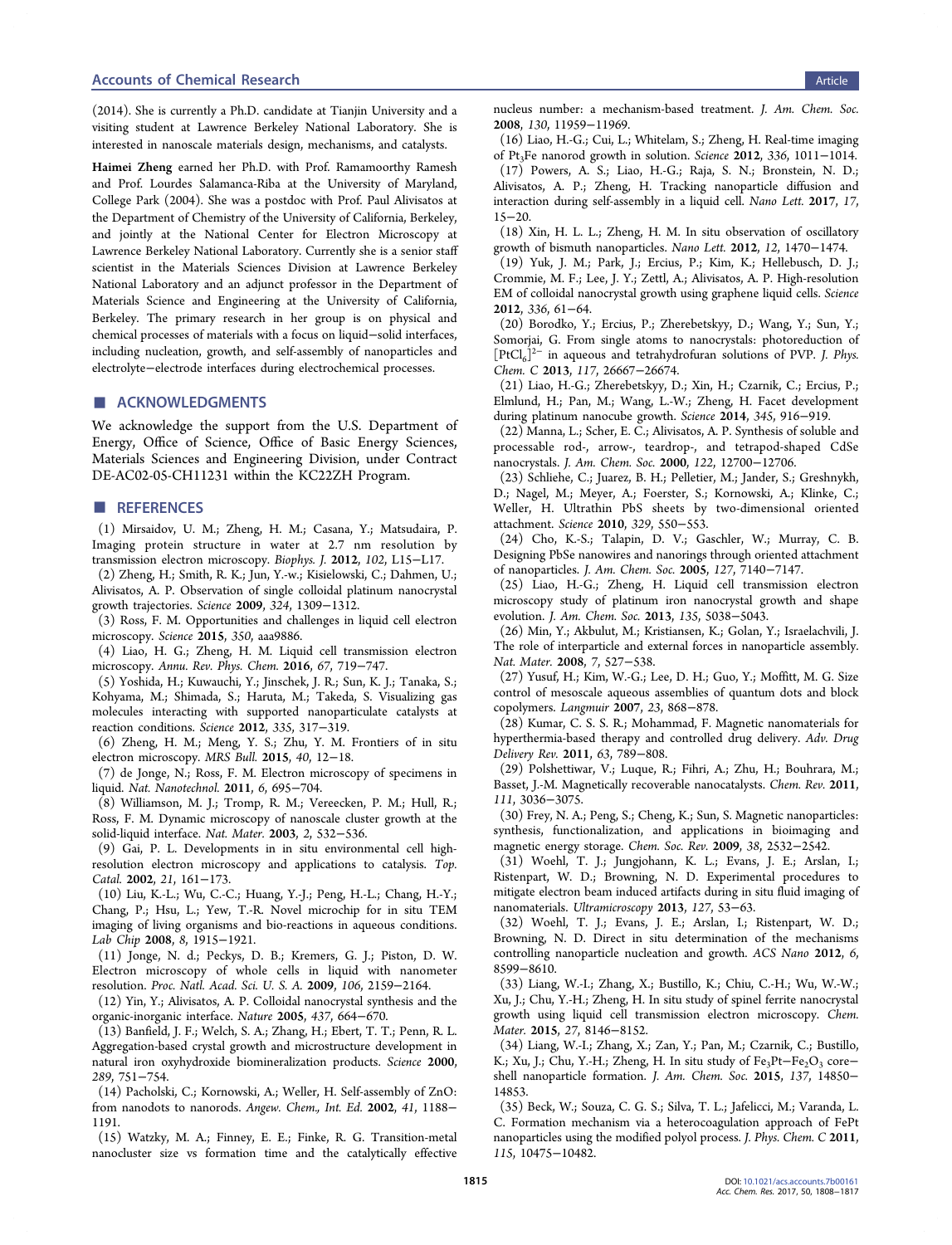<span id="page-8-0"></span>(36) Shukla, N.; Liu, C.; Jones, P. M.; Weller, D. FTIR study of surfactant bonding to FePt nanoparticles. J. Magn. Magn. Mater. 2003, 266, 178−184.

(37) Ye, X. C.; Jones, M. R.; Frechette, L. B.; Chen, Q.; Powers, A. S.; Ercius, P.; Dunn, G.; Rotskoff, G. M.; Nguyen, S. C.; Adiga, V. P.; Zettl, A.; Rabani, E.; Geissler, P. L.; Alivisatos, A. P. Single-particle mapping of nonequilibrium nanocrystal transformations. Science 2016, 354, 874−877.

(38) Schneider, N. M.; Norton, M. M.; Mendel, B. J.; Grogan, J. M.; Ross, F. M.; Bau, H. H. Electron-water interactions and implications for liquid cell electron microscopy. J. Phys. Chem. C 2014, 118, 22373−22382.

(39) Ahn, T. Y.; Hong, S. P.; Kim, S. I.; Kim, Y. W. In situ liquid-cell transmission electron microscopy for direct observation of concentration-dependent growth and dissolution of silver nanoparticles. RSC Adv. 2015, 5, 82342−82345.

(40) Jiang, Y. Y.; Zhu, G. M.; Dong, G. X.; Lin, F.; Zhang, H.; Yuan, J.; Zhang, Z.; Jin, C. H. Probing the oxidative etching induced dissolution of palladium nanocrystals in solution by liquid cell transmission electron microscopy. Micron 2017, 97, 22−28.

(41) Jiang, Y. Y.; Zhu, G. M.; Lin, F.; Zhang, H.; Jin, C. H.; Yuan, J.; Yang, D. R.; Zhang, Z. In situ study of oxidative etching of palladium nanocrystals by liquid cell electron microscopy. Nano Lett. 2014, 14, 3761−3765.

(42) Tiller, W. A. Dendrites - Understanding of this familiar phenomenon has led to the development of useful man-made materials. Science 1964, 146, 871−879.

(43) Langer, J. S. Dendrites, viscous fingers, and the theory of pattern formation. Science 1989, 243, 1150−1156.

(44) Miyata, Y.; Glicksman, M. E.; Tirmizi, S. H. Dendritic growth with interfacial energy anisotropy. J. Cryst. Growth 1991, 110, 683− 691.

(45) Libbrecht, K. G.; Tanusheva, V. M. Electrically induced morphological instabilities in free dendrite growth. Phys. Rev. Lett. 1998, 81, 176−179.

(46) Börzsönyi, T.; Tóth-Katona, T.; Buka, Á.; Gránásy, L. Dendrites regularized by spatially homogeneous time-periodic forcing. Phys. Rev. Lett. 1999, 83, 2853−2856.

(47) Radisic, A.; Vereecken, P. M.; Hannon, J. B.; Searson, P. C.; Ross, F. M. Quantifying electrochemical nucleation and growth of nanoscale clusters using real-time kinetic data. Nano Lett. 2006, 6, 238−242.

(48) Zeng, Z. Y.; Liang, W. I.; Liao, H. G.; Xin, H. L. L.; Chu, Y. H.; Zheng, H. M. Visualization of electrode-electrolyte interfaces in  $\mathrm{LiPF}_6/$ EC/DEC electrolyte for lithium ion batteries via in Situ TEM. Nano Lett. 2014, 14, 1745−1750.

(49) Sun, M.; Liao, H.-G.; Niu, K.; Zheng, H. Structural and morphological evolution of lead dendrites during electrochemical migration. Sci. Rep. 2013, 3, 3227.

(50) Chen, X.; Noh, K. W.; Wen, J. G.; Dillon, S. J. In situ electrochemical wet cell transmission electron microscopy characterization of solid-liquid interactions between Ni and aqueous NiCl<sub>2</sub>. Acta Mater. 2012, 60, 192−198.

(51) White, E. R.; Singer, S. B.; Augustyn, V.; Hubbard, W. A.; Mecklenburg, M.; Dunn, B.; Regan, B. C. In situ transmission electron microscopy of lead dendrites and lead ions in aqueous solution. ACS Nano 2012, 6, 6308−6317.

(52) Zeng, Z.; Zhang, X.; Bustillo, K.; Niu, K.; Gammer, C.; Xu, J.; Zheng, H. In situ study of lithiation and delithiation of  $MoS<sub>2</sub>$ nanosheets using electrochemical liquid cell transmission electron microscopy. Nano Lett. 2015, 15, 5214−5220.

(53) Gu, M.; Parent, L. R.; Mehdi, B. L.; Unocic, R. R.; McDowell, M. T.; Sacci, R. L.; Xu, W.; Connell, J. G.; Xu, P.; Abellan, P.; Chen, X.; Zhang, Y.; Perea, D. E.; Evans, J. E.; Lauhon, L. J.; Zhang, J.-G.; Liu, J.; Browning, N. D.; Cui, Y.; Arslan, I.; Wang, C.-M. Demonstration of an electrochemical liquid cell for operando transmission electron microscopy observation of the lithiation/ delithiation behavior of Si nanowire battery anodes. Nano Lett. 2013, 13, 6106−6112.

(54) Holtz, M. E.; Yu, Y.; Gunceler, D.; Gao, J.; Sundararaman, R.; Schwarz, K. A.; Arias, T. A.; Abruña, H. D.; Muller, D. A. Nanoscale imaging of lithium ion distribution during in situ operation of battery electrode and electrolyte. Nano Lett. 2014, 14, 1453−1459.

(55) Abellan, P.; Mehdi, B. L.; Parent, L. R.; Gu, M.; Park, C.; Xu, W.; Zhang, Y.; Arslan, I.; Zhang, J.-G.; Wang, C.-M.; Evans, J. E.; Browning, N. D. Probing the degradation mechanisms in electrolyte solutions for Li-ion batteries by in situ transmission electron microscopy. Nano Lett. 2014, 14, 1293−1299.

(56) Yuk, J. M.; Seo, H. K.; Choi, J. W.; Lee, J. Y. Anisotropic lithiation onset in silicon nanoparticle anode revealed by in situ graphene liquid cell electron microscopy. ACS Nano 2014, 8, 7478− 7485.

(57) Gu, L.; Zhu, C. B.; Li, H.; Yu, Y.; Li, C. L.; Tsukimoto, S.; Maier, J.; Ikuhara, Y. Direct observation of lithium staging in partially delithiated LiFePO<sub>4</sub> at atomic resolution. J. Am. Chem. Soc. 2011, 133, 4661−4663.

(58) Niu, J.; Kushima, A.; Qian, X.; Qi, L.; Xiang, K.; Chiang, Y.-M.; Li, J. In situ observation of random solid solution zone in  $LiFePO<sub>4</sub>$ electrode. Nano Lett. 2014, 14, 4005−4010.

(59) Xiao, J.; Wang, X.; Yang, X.-Q.; Xun, S.; Liu, G.; Koech, P. K.; Liu, J.; Lemmon, J. P. Electrochemically induced high capacity displacement reaction of  $PEO/MoS_2/G$ raphene nanocomposites with lithium. Adv. Funct. Mater. 2011, 21, 2840−2846.

(60) Lee, Y. J.; Lee, Y.; Oh, D.; Chen, T.; Ceder, G.; Belcher, A. M. Biologically activated noble metal alloys at the nanoscale: For lithium ion battery anodes. Nano Lett. 2010, 10, 2433−2440.

(61) Taillades, G.; Benjelloun, N.; Sarradin, J.; Ribes, M. Metal-based very thin film anodes for lithium ion microbatteries. Solid State Ionics 2002, 152-153, 119−124.

(62) Yuan, L.; Liu, H. K.; Maaroof, A.; Konstantinov, K.; Liu, J.; Cortie, M. Mesoporous gold as anode material for lithium-ion cells. J. New Mater. Electrochem. Syst. 2007, 10, 95−99.

(63) Laik, B.; Eude, L.; Pereira-Ramos, J. P.; Cojocaru, C. S.; Pribat, D.; Rouviere, E. Silicon nanowires as negative electrode for lithium-ion microbatteries. Electrochim. Acta 2008, 53, 5528−5532.

(64) Zeng, Z.; Liang, W.-I.; Chu, Y.-H.; Zheng, H. In situ TEM study of the Li-Au reaction in an electrochemical liquid cell. Faraday Discuss. 2014, 176, 95−107.

(65) Moshkovich, M.; Gofer, Y.; Aurbach, D. Investigation of the electrochemical windows of aprotic alkali metal (Li,Na,K) salt solutions. J. Electrochem. Soc. 2001, 148, E155−E167.

(66) Aurbach, D.; Talyosef, Y.; Markovsky, B.; Markevich, E.; Zinigrad, E.; Asraf, L.; Gnanaraj, J. S.; Kim, H.-J. Design of electrolyte solutions for Li and Li-ion batteries: a review. Electrochim. Acta 2004, 50, 247−254.

(67) Unocic, R. R.; Sun, X.-G.; Sacci, R. L.; Adamczyk, L. A.; Alsem, D. H.; Dai, S.; Dudney, N. J.; More, K. L. Direct visualization of solid electrolyte interphase formation in lithium-ion batteries with in situ electrochemical transmission electron microscopy. Microsc. Microanal. 2014, 20, 1029−1037.

(68) Sacci, R. L.; Dudney, N. J.; More, K. L.; Parent, L. R.; Arslan, I.; Browning, N. D.; Unocic, R. R. Direct visualization of initial SEI morphology and growth kinetics during lithium deposition by in situ electrochemical transmission electron microscopy. Chem. Commun. 2014, 50, 2104−2107.

(69) Egerton, R. F.; Li, P.; Malac, M. Radiation damage in the TEM and SEM. Micron 2004, 35, 399−409.

(70) Grogan, J. M.; Schneider, N. M.; Ross, F. M.; Bau, H. H. Bubble and pattern formation in liquid induced by an electron beam. Nano Lett. 2014, 14, 359−364.

(71) Radisic, A.; Ross, F. M.; Searson, P. C. In situ study of the growth kinetics of individual island electrodeposition of copper. J. Phys. Chem. B 2006, 110, 7862−7868.

(72) den Heijer, M.; Shao, I.; Radisic, A.; Reuter, M. C.; Ross, F. M. Patterned electrochemical deposition of copper using an electron beam. APL Mater. 2014, 2, 022101.

(73) Rossell, M.; Watanabe, M.; Erni, R.; Radmilovic, V.; Dahmen, U. Quantitative Li mapping in Al alloys by sub-eV resolution energy-